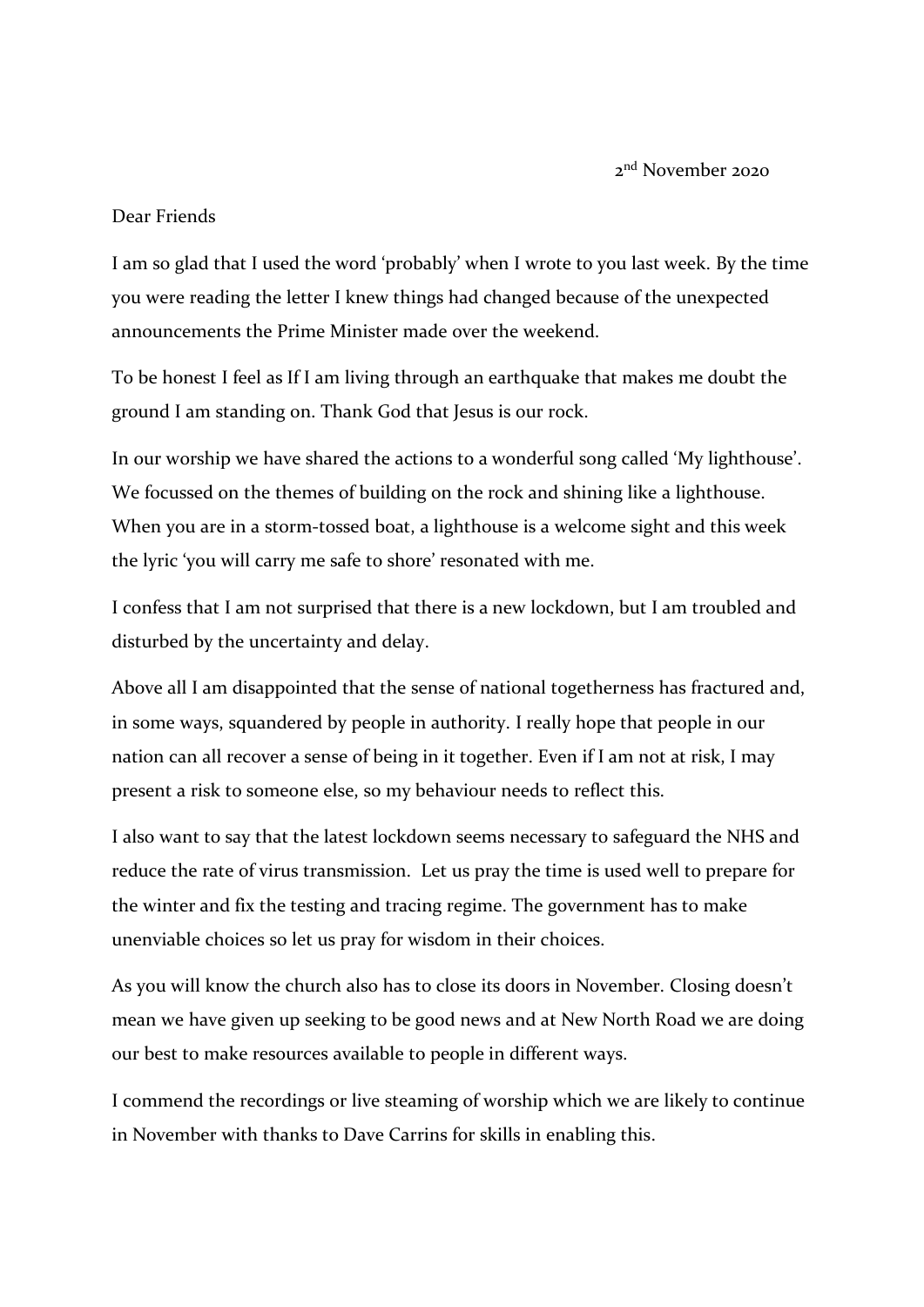I also commend the opportunities to gather and connect via zoom, the churches what's ap group and the churches website at [www.newnorthroad.org.uk.](http://www.newnorthroad.org.uk/) I am grateful to Zahra Mirsaney for her assistance in developing this and encourage you to explore the website from time to time as we add new things. At the moment there is a wonderful image of the window with poppies as we prepare for Remembrance Sunday.

There are still many good things that we cab give thanks for and make life worth living, not least the encouraging testimonies of our baptismal candidates who have shared their stories with us over recent months. The Holy Spirit is still moving and it's a great privilege to welcome new brothers and sisters into the family of God. They like us are called to the 'long walk of obedience in the same direction.'

The days ahead of us in this month will be long. In this season we can hold the Christlight for one another, learning to practise patience and be kind to ourselves and to the people near us. In closing I leave you with the words of Psalm 42.

As the deer pants for streams of water, so my soul pants for you, my God. My soul thirsts for God, for the living God. When can I go and meet with God? My tears have been my food day and night, while people say to me all day long, "Where is your God?" These things I remember as I pour out my soul: how I used to go to the house of God under the protection of the Mighty One<sup>[\[d\]](https://www.biblegateway.com/passage/?search=Psalm%2042&version=NIV#fen-NIV-14560d)</sup> with shouts of joy and praise among the festive throng. Why, my soul, are you downcast? Why so disturbed within me? Put your hope in God, for I will yet praise him, my Saviour and my God. My soul is downcast within me; therefore I will remember you from the land of the Jordan, the heights of Hermon—from Mount Mizar.